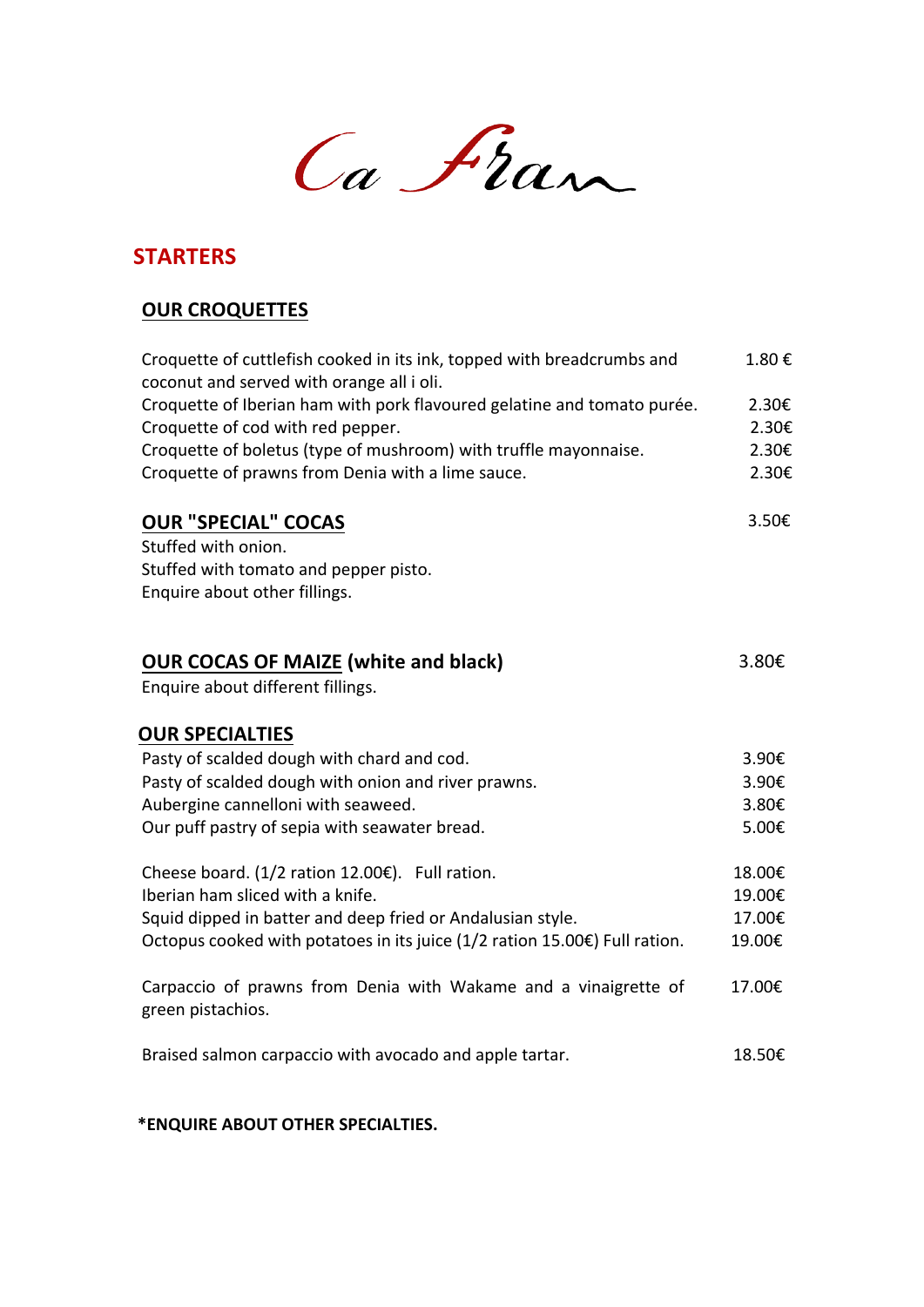#### **SALADS**

| CA FRAN SALAD.                                                                                                                          |                  |
|-----------------------------------------------------------------------------------------------------------------------------------------|------------------|
| Various types of lettuce, chopped tomatoes, large prawns, salmon,<br>seasonal fruit, sweet tasting vinaigrette and grated goats cheese. | 14.00€           |
| VALENCIAN SALAD.<br>Various types of lettuce, tomato, onion, egg, asparagus, tuna, pickled                                              |                  |
| cucumber and 'piparras'.                                                                                                                | 12.50 $\epsilon$ |
| WARM SALAD.                                                                                                                             |                  |
| Various types of lettuce, dried tomatoes, baby broad beans, ham,<br>marinated quail and background of warm vegetables.                  | 15.50€           |

## **FIGATELLS**

| A. Miguel Butchers: c/ Monjas Clarissa 24             | 2.20€/ each |
|-------------------------------------------------------|-------------|
| B. Juan Costa Butchers: c/ Guillem De Castro 8.       | 2.20€/ each |
|                                                       |             |
| We suggest you try our mustard, beer and honey bread. | 0.90€/ each |

# **HAMBURGERS**

| Hamburgers of veal or chicken 150 (tender shoots of spinach, cooked<br>onion and cheese).              | 11.00€ |
|--------------------------------------------------------------------------------------------------------|--------|
| Hamburgers of beef tenderloin 180g (tender shoots of spinach,<br>cooked onion and goat's cheese).      | 16.00€ |
| Hamburgers of fresh tuna 180g (tomato, young garlic, Wakame<br>seaweed, sesame and wasabi mayonnaise). | 17.00€ |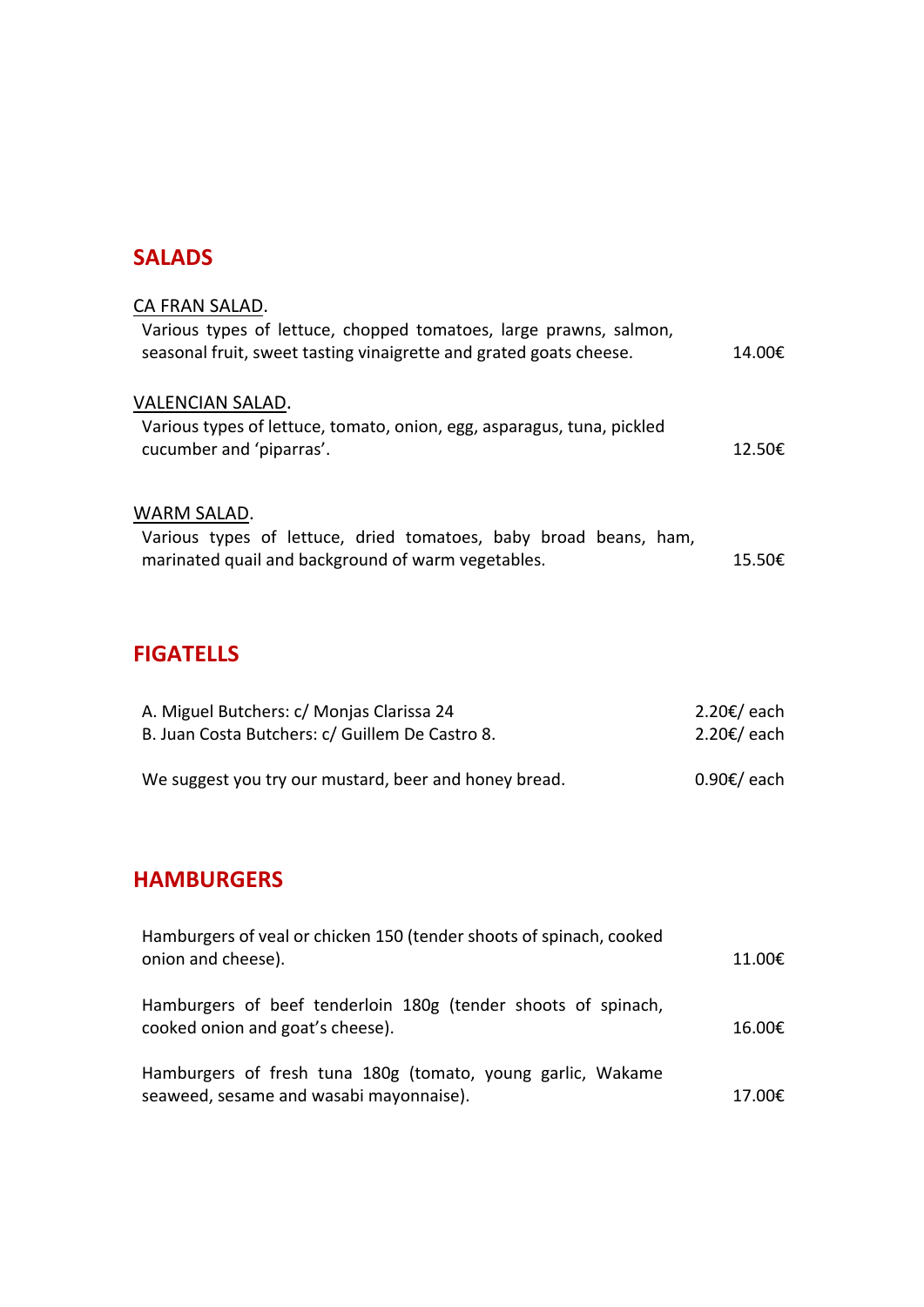## **OUR RICE DISHES (ONLY AT MIDDAY)**

#### DRY RICE (Minimum 2 people)

| Valencian paella with meatballs.                     | 13.50€ |
|------------------------------------------------------|--------|
| Vegetable paella.                                    | 12.50€ |
| Black paella with small cuttlefish and young garlic. | 15.50€ |
| Cauliflower and anchovy paella.                      | 12.50€ |
| Onion and cod paella.                                | 12.50€ |
| Señoret rice (small prawns and monkfish).            | 14.00€ |
| "Arroz a Banda" (cuttlefish).                        | 13.50€ |
| Rice cooked in the wood oven.                        | 12.50€ |

## WET RICE - "MELOSOS" (Minimum 2 people)

| Meloso of rabbit, artichokes and flat mushrooms.            | 14.00€ |
|-------------------------------------------------------------|--------|
| Meloso of cuttlefish, artichokes, spinach and young garlic. | 14.00€ |
| Meloso of lobster (To order).                               | 21.00€ |

## FIDEUÁS - (Noodles). (Minimum 2 people)

| Fideuá of shellfish.                           | 16.00€ |
|------------------------------------------------|--------|
| Fideuá of duck, flat mushrooms, and foie gras. | 16.00€ |

#### **\*ENQUIRE ABOUT OTHER RICE DISHES**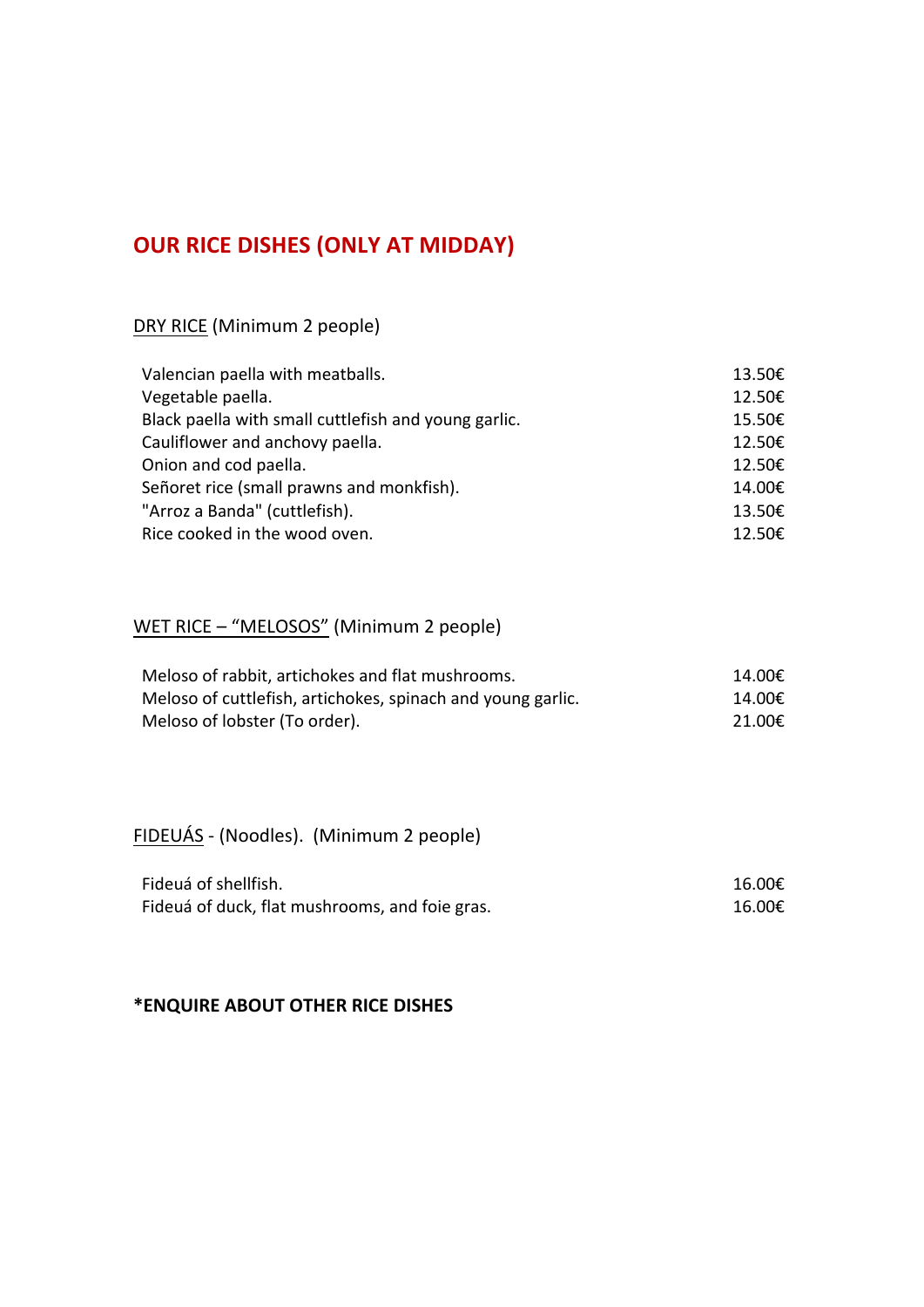## **OUR MEATS**

| Skewer of Iberian sirloin with side dish.                                                | 22.00€ |
|------------------------------------------------------------------------------------------|--------|
| Duck confit with side dish.                                                              | 18.50€ |
| National sirloin steak with side dish (220g).                                            | 22.50€ |
| National entrecote steak with side dish (300g)                                           | 22.50€ |
| Mature Galician T Bone steak (approx. 600g)/(price according to<br>$g = 0'0053 \epsilon$ | 34.00€ |
| *Supplement if cooked on the stone.                                                      | 2.50€  |
| Suckling pig cooked in the wood oven, (To order)                                         | 19.50€ |
| Suckling lamb cooked in the wood oven. (To order)                                        | 21.00€ |
| Steak Tartar (sirloin steak). Approx. 180 g.                                             | 23.00€ |

### **OUR FISH**

| Confit of cod in thyme oil, au gratin with honey all i oli | 18.00€        |
|------------------------------------------------------------|---------------|
| Tataki of red tuna and seaweed salad.                      | 20.00€        |
| Ovsters                                                    | $3'60€$ /each |
| Fish of the day.                                           | Enguire       |
| Our shellfish.                                             | Enguire       |